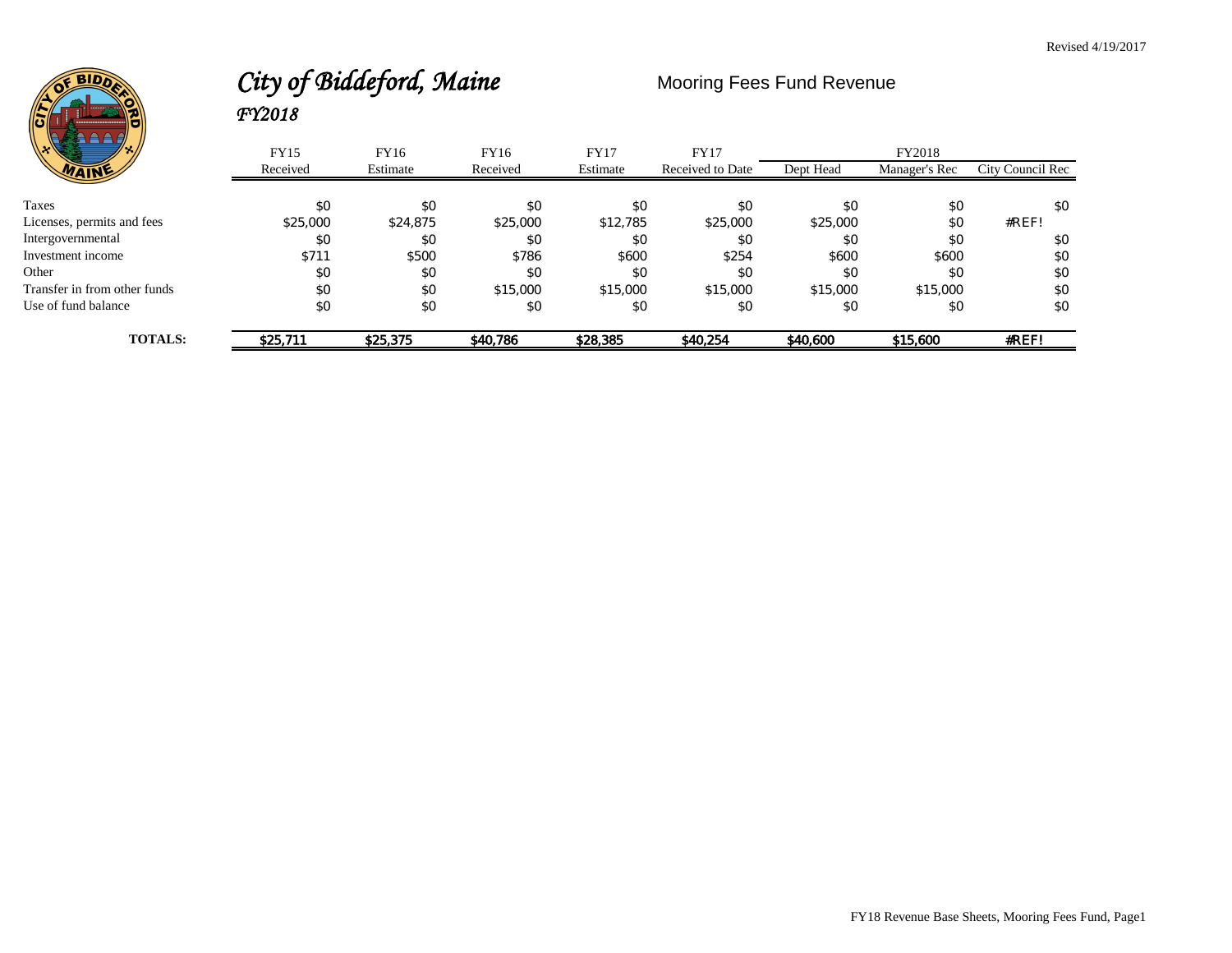|         |                                |          |          |          |          |                  |           |               | Revised 4/19/2017 |
|---------|--------------------------------|----------|----------|----------|----------|------------------|-----------|---------------|-------------------|
| Account |                                | FY15     | FY16     | FY16     | FY17     | <b>FY17</b>      |           | FY2018        |                   |
| Number  | Description                    | Received | Estimate | Received | Estimate | Received to Date | Dept Head | Manager's Rec | City Council Rec  |
|         |                                |          |          |          |          |                  |           |               |                   |
| 40240   | Mooring Fee Revenue            | \$25,410 | \$25,000 | \$24,875 | \$25,000 | \$12,785         | \$25,000  | \$25,000      | \$0               |
| 40500   | Investment Income Revenue      | \$711    | \$500    | \$786    | \$600    | \$254            | \$600     | \$600         | \$0               |
| 40801   | Transfer in from Other Funds   | \$0      | \$0      | \$15,000 | \$15,000 | \$15,000         | \$15,000  | \$15,000      | \$0               |
| 41199   | Use of Fund Balance-non-CityGF | \$0      | \$0      | \$0      | \$0      | \$0              | \$0       | \$0           | \$0               |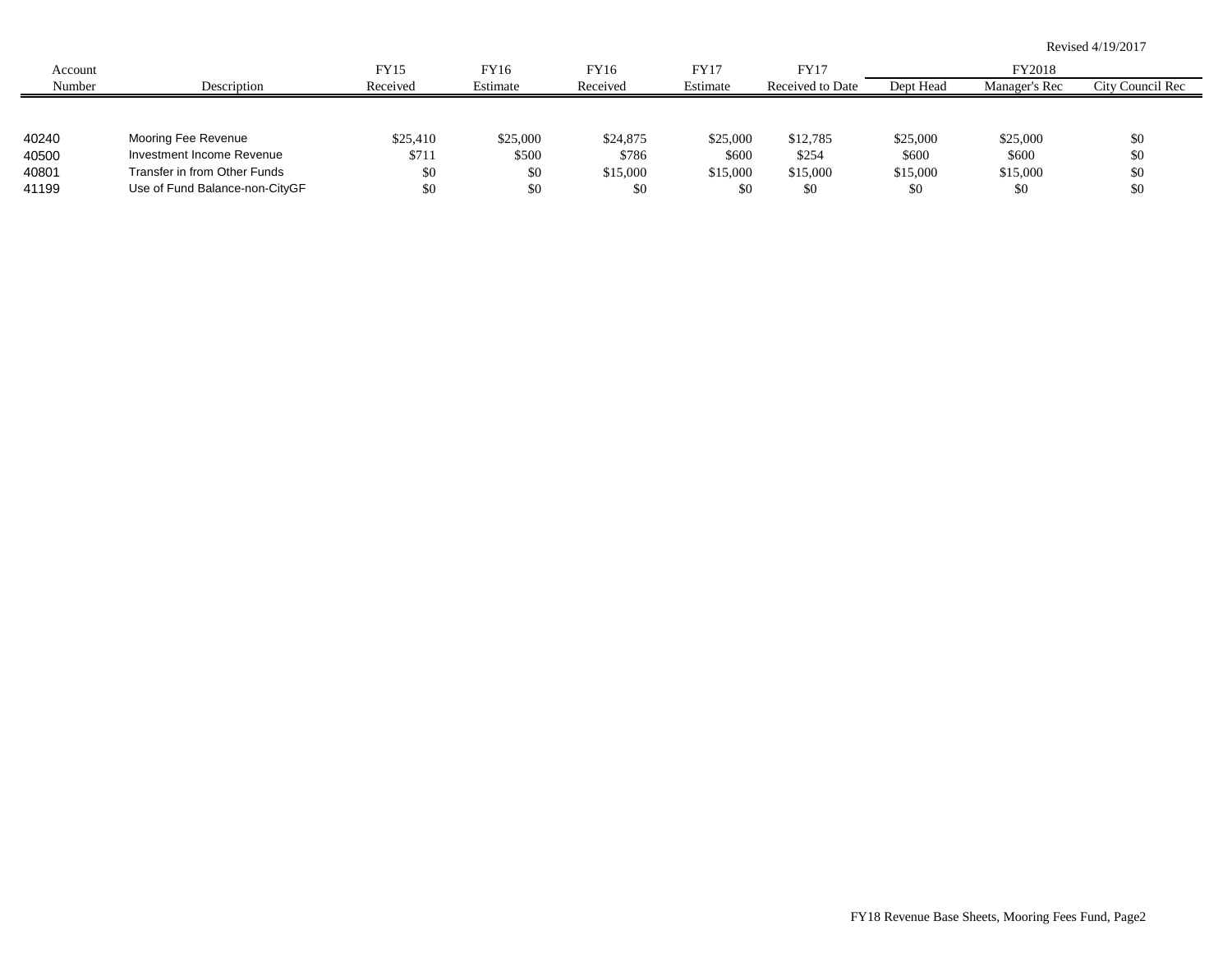

April 19, 2017 **Department:** Mooring Fees

Account Title: Annual Stipend Pay Expense

Department Number: 31102 Account Number: 60121

| FY2015     | FY 2016       | FY 2016    | FY 2017       | FY 2017       |
|------------|---------------|------------|---------------|---------------|
| Actual     | <b>Budget</b> | Actual     | <b>Budget</b> | Est. Expended |
|            |               |            |               |               |
| \$9,000.00 | \$9,000.00    | \$9,000.00 | \$9,000.00    | \$9,000.00    |

| FY-2018       | Department | City Mgr       | Council | Increase   |
|---------------|------------|----------------|---------|------------|
|               | Reauest    | Recommendation | Action  | (Decrease) |
| <b>Budget</b> | \$9,000.00 | \$9,000.00     |         |            |

**Support for Budget Request:** This amount is the stipend set by ordinance to be paid to the harbormaster (\$4,500) and assistant (\$4,500). No increase is anticipated.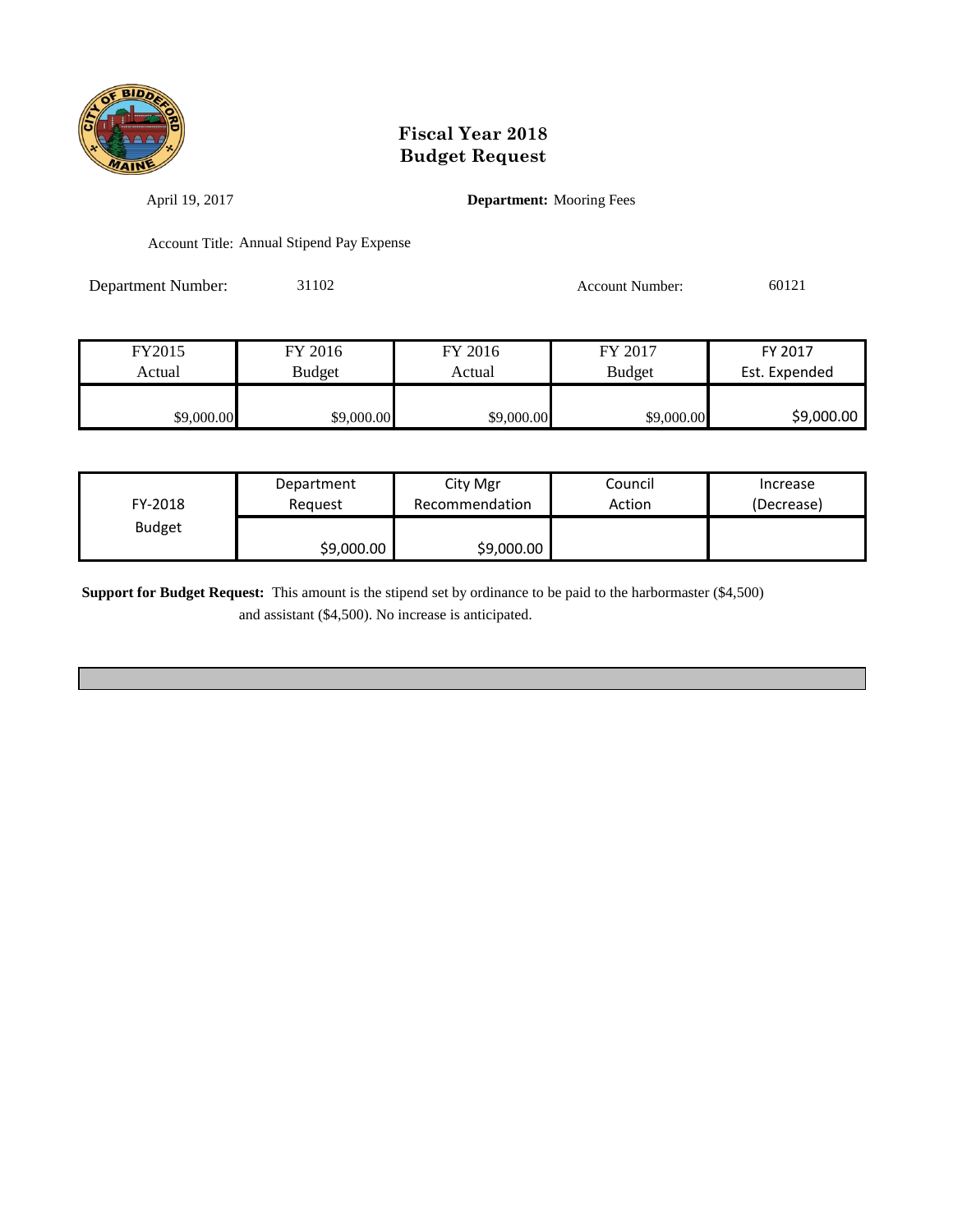

April 19, 2017 **Department:** Mooring Fees

Account Title: FICA/Medicare-ER Share Exp

Department Number: 31102 Account Number: 60201

| FY2015   | FY 2016  | FY 2016  | FY 2017       | FY 2017       |
|----------|----------|----------|---------------|---------------|
| Actual   | Budget   | Actual   | <b>Budget</b> | Est. Expended |
|          |          |          |               |               |
| \$688.48 | \$689.00 | \$688.48 | \$689.00      | \$689.00      |

| FY-2018       | Department | City Mgr       | Council | Increase   |
|---------------|------------|----------------|---------|------------|
|               | Reauest    | Recommendation | Action  | (Decrease) |
| <b>Budget</b> | \$689.00   | \$689.00       |         | SO.OO I    |

**Support for Budget Request:** related to stipend for harbormaster and assistant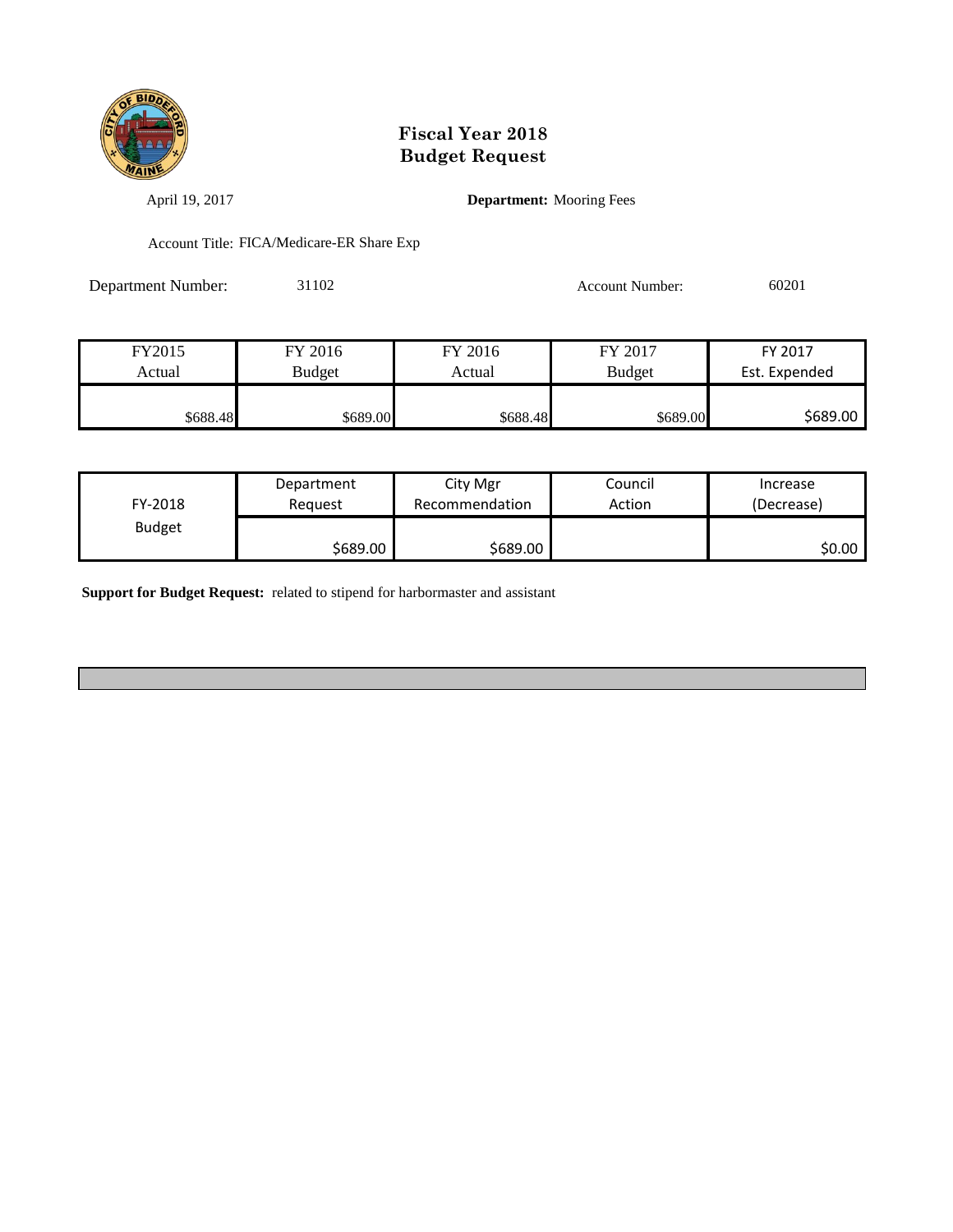

April 19, 2017 **Department:** Mooring Fees

Account Title: Conferences/Training Expense

Department Number: 31102 Account Number: 60251

| FY2015   | FY 2016       | FY 2016  | FY 2017       | FY 2017       |
|----------|---------------|----------|---------------|---------------|
| Actual   | <b>Budget</b> | Actual   | <b>Budget</b> | Est. Expended |
|          |               |          |               |               |
| \$300.00 | \$300.00∎     | \$300.00 | \$400.00      | \$350.00      |

| FY-2018       | Department | City Mgr       | Council | Increase   |
|---------------|------------|----------------|---------|------------|
|               | Reauest    | Recommendation | Action  | (Decrease) |
| <b>Budget</b> | \$450.00   | \$175.00       |         | \$50.00    |

**Support for Budget Request:** Harbormaster and assistant are required to attend annual

Harbormaster training meeting. The tuition increases without notice. It is best to plan for

another small increase.

| <b>Fiscal Year Review</b> | <b>Budget</b>   |     | Actual |    | <b>Differential</b> |
|---------------------------|-----------------|-----|--------|----|---------------------|
| FY2011                    | 400.00 \$       |     | 150.00 | -S | 250.00              |
| FY2012                    | $200.00$ \$     |     | 500.00 | -S | (300.00)            |
| FY2013                    | $200.00$ \$     |     | 300.00 | -S | (100.00)            |
| FY2014                    | \$<br>300.00 \$ |     | 300.00 | -S |                     |
| FY2015                    | $300.00$ \$     |     | 300.00 | -S |                     |
| FY2016                    | 300.00          | - S | 300.00 | .S |                     |
| FY2017                    | 400.00          |     | 350.00 | Ŝ  | 50.00               |

Half of fee charged here, half to 31142-60251  $$350/2 = $175$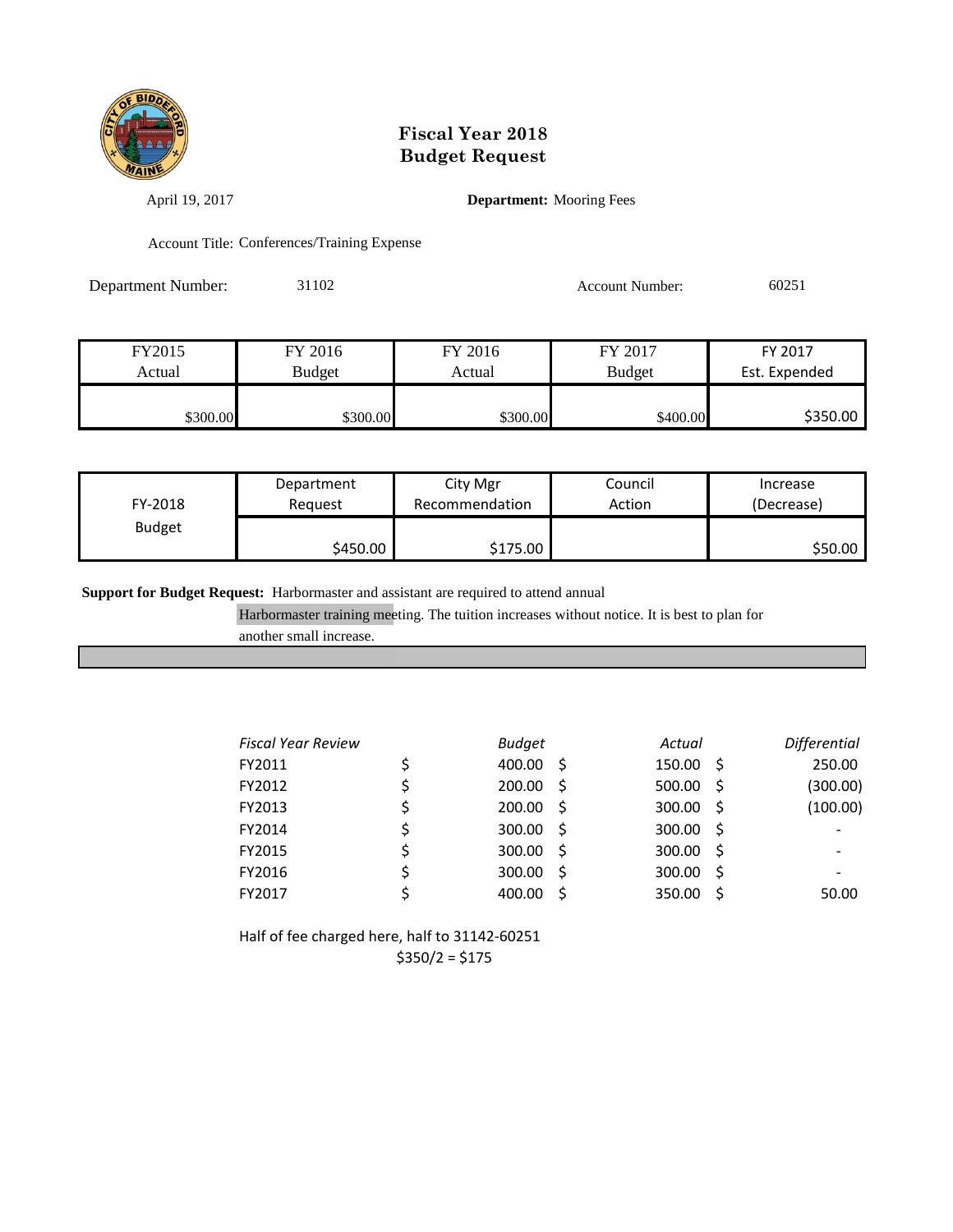

April 19, 2017 **Department:** Mooring Fees

Account Title: Food/Lodging Expense

Department Number: 31102 Account Number: 60253

| FY2015   | FY 2016       | FY 2016  | FY 2017       | FY 2017       |
|----------|---------------|----------|---------------|---------------|
| Actual   | <b>Budget</b> | Actual   | <b>Budget</b> | Est. Expended |
|          |               |          |               |               |
| \$300.00 | \$300.00      | \$300.00 | \$400.00      | \$300.00      |

| FY-2018       | Department | City Mgr       | Council | Increase   |
|---------------|------------|----------------|---------|------------|
|               | Reauest    | Recommendation | Action  | (Decrease) |
| <b>Budget</b> | S400.00 I  | \$150.00       |         | \$100.00   |

**Support for Budget Request:** This covers lodging and food at the Harbormaster training meeting.

| <b>Fiscal Year Review</b> | <b>Budget</b> |    | Actual |     | Differential |
|---------------------------|---------------|----|--------|-----|--------------|
| FY2011                    | $200.00$ \$   |    | 200.00 | - S |              |
| FY2012                    | $200.00$ \$   |    | 500.00 | -S  | (300.00)     |
| FY2013                    | $200.00$ \$   |    | 300.00 | -S  | (100.00)     |
| FY2014                    | $300.00$ \$   |    | 300.00 | -Ś  |              |
| FY2015                    | $300.00$ \$   |    | 300.00 | -S  |              |
| FY2016                    | 300.00        | .S | 300.00 | .S  |              |
| FY2017                    | 400.00        | .S | 300.00 | -S  | 100.00       |
|                           |               |    |        |     |              |

Half of fee charged here, half to 31142-60251  $$300/2 = $150$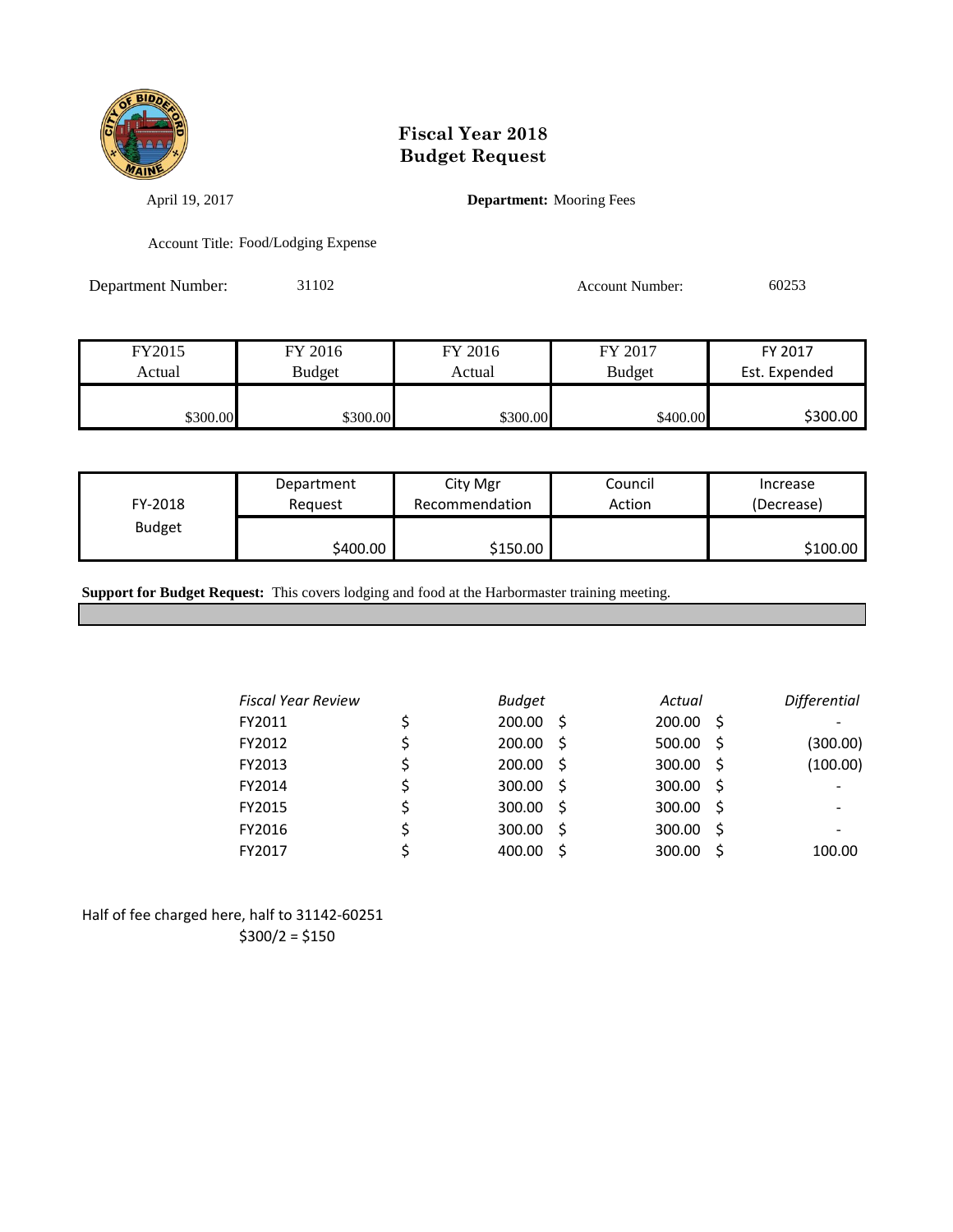

April 19, 2017 **Department:** Mooring Fees

Account Title: Dues/Memberships Expense

Department Number: 31102 Account Number: 60256

| FY2015  | FY 2016 | FY 2016 | FY 2017 | FY 2017       |
|---------|---------|---------|---------|---------------|
| Actual  | Budget  | Actual  | Budget  | Est. Expended |
|         |         |         |         |               |
| \$50.00 | \$50.00 | \$75.00 | \$75.00 | \$100.00      |

| FY-2018       | Department | City Mgr       | Council | Increase   |
|---------------|------------|----------------|---------|------------|
|               | Reauest    | Recommendation | Action  | (Decrease) |
| <b>Budget</b> | S150.00 l  | \$100.00       |         | \$50.00    |

**Support for Budget Request:** 

This items covers membership in the Maine Harbormasters Association, required to attend annual training.notice.

In the past the fee has increased without prior notice. This increase should cover new dues amount.

| <b>Fiscal Year Review</b> | <b>Budget</b> |     | Actual             | <b>Differential</b> |
|---------------------------|---------------|-----|--------------------|---------------------|
| FY2011                    | 50.00         | - S | $50.00$ \$         |                     |
| FY2012                    | 50.00         | - S | $50.00$ \$         |                     |
| FY2013                    | 50.00         | - S | $50.00$ \$         |                     |
| FY2014                    | 50.00         | - S | $50.00\frac{1}{5}$ |                     |
| FY2015                    | 50.00         | - S | $50.00$ \$         |                     |
| FY2016                    | 50.00         | - S | 75.00 \$           | (25.00)             |
| FY2017                    | 75.00         |     | 100.00             | (25.00)             |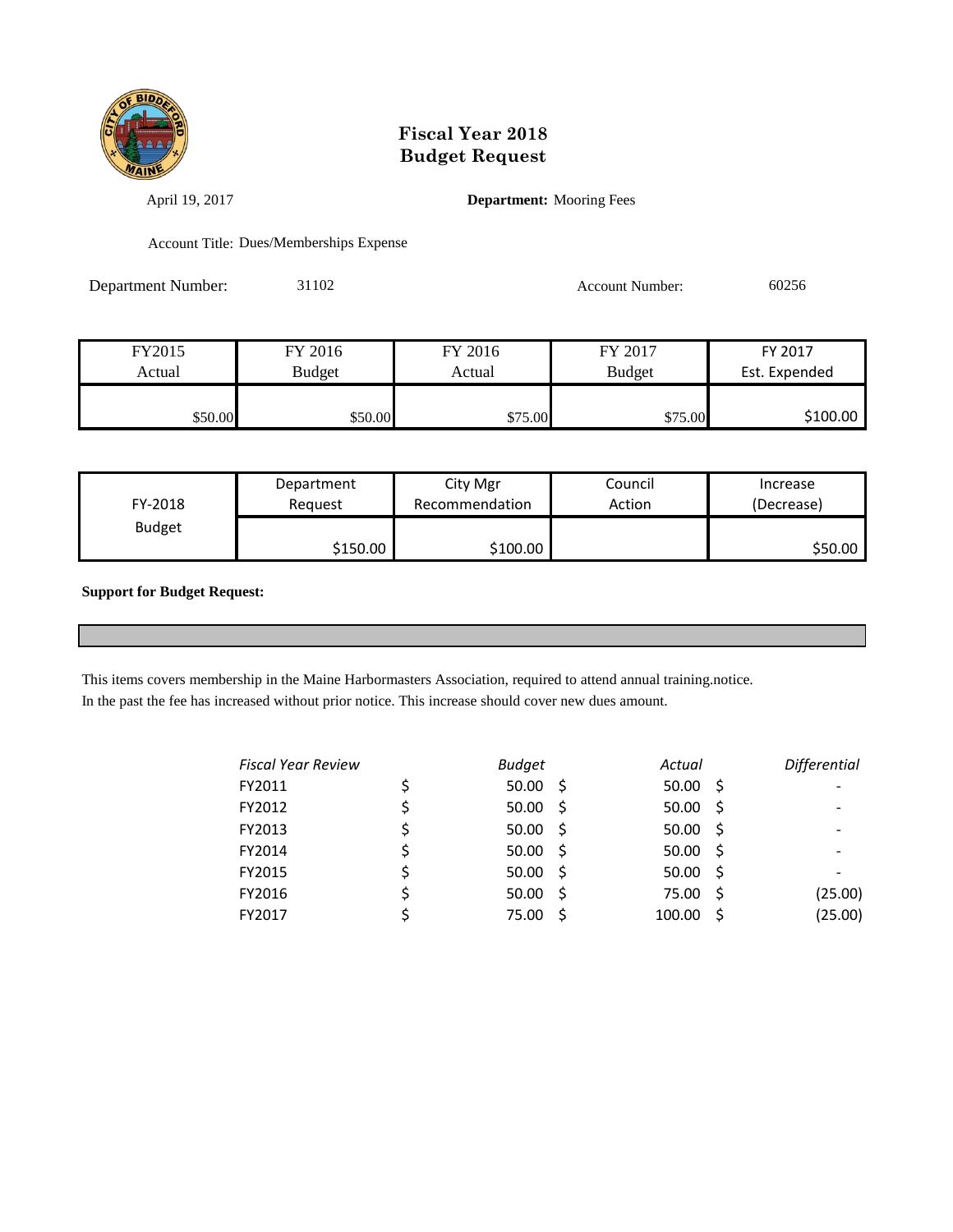

April 19, 2017 **Department:** Mooring Fees

Account Title: Service Contracts Expense

| Department Number: | 31102         |         | Account Number: | 60310         |
|--------------------|---------------|---------|-----------------|---------------|
|                    |               |         |                 |               |
|                    |               |         |                 |               |
| FY2015             | FY 2016       | FY 2016 | FY 2017         | FY 2017       |
| Actual             | <b>Budget</b> | Actual  | <b>Budget</b>   | Est. Expended |

| FY-2018       | Department | City Mgr       | Council | Increase   |
|---------------|------------|----------------|---------|------------|
|               | Reauest    | Recommendation | Action  | (Decrease) |
| <b>Budget</b> | \$5,150.00 | \$2,950.00     |         | \$1,150.00 |

\$3,435.31 \$3,400.00 \$1,885.00 \$3,600.00 \$18,492.00

**Support for Budget Request:** 

Costs involved with setting and picking up NO WAKE buoys

Contract expenses have increased to \$4,204 for the past season. Increase to \$4,400 is anticipated. Three buoys and two anchors (and chain) need to be replaced. Biddefords share estimated at \$750

#### **Note: \$14,592 of FY 17 Est Expended covers removal of sunken boat in river.**

Setting bouys <br>  $\frac{1}{5}$  4,400.00 Equip Replacement  $\frac{\text{S}}{\text{S}}$  1,500.00 \$ 5,900.00

50% Biddeford & Saco

\$ 2,950.00 Biddeford Share FY2018

| <b>Fiscal Year Review</b> |    | <b>Budget</b> |     | Actual    |     | <b>Difference</b> |
|---------------------------|----|---------------|-----|-----------|-----|-------------------|
| FY2011                    | \$ | $4,600.00$ \$ |     | 3,059.00  | - S | 1,541.00          |
| FY2012                    | \$ | 4,000.00      | - S | 2,340.00  | -S  | 1,660.00          |
| FY2013                    | \$ | 4,000.00      | S   | 3,721.00  | -S  | 279.00            |
| FY2014                    | \$ | $2,500.00$ \$ |     | 5,560.00  | -S  | (3,060.00)        |
| FY2015                    | \$ | 2,800.00      | - S | 3,435.00  | -S  | (635.00)          |
| FY2016                    | \$ | 3,400.00      | - S | 1,885.00  | -Ŝ  | 1,515.00          |
| FY2017                    | ς  | 3,600.00      |     | 14,592.00 | -S  | (10, 992.00)      |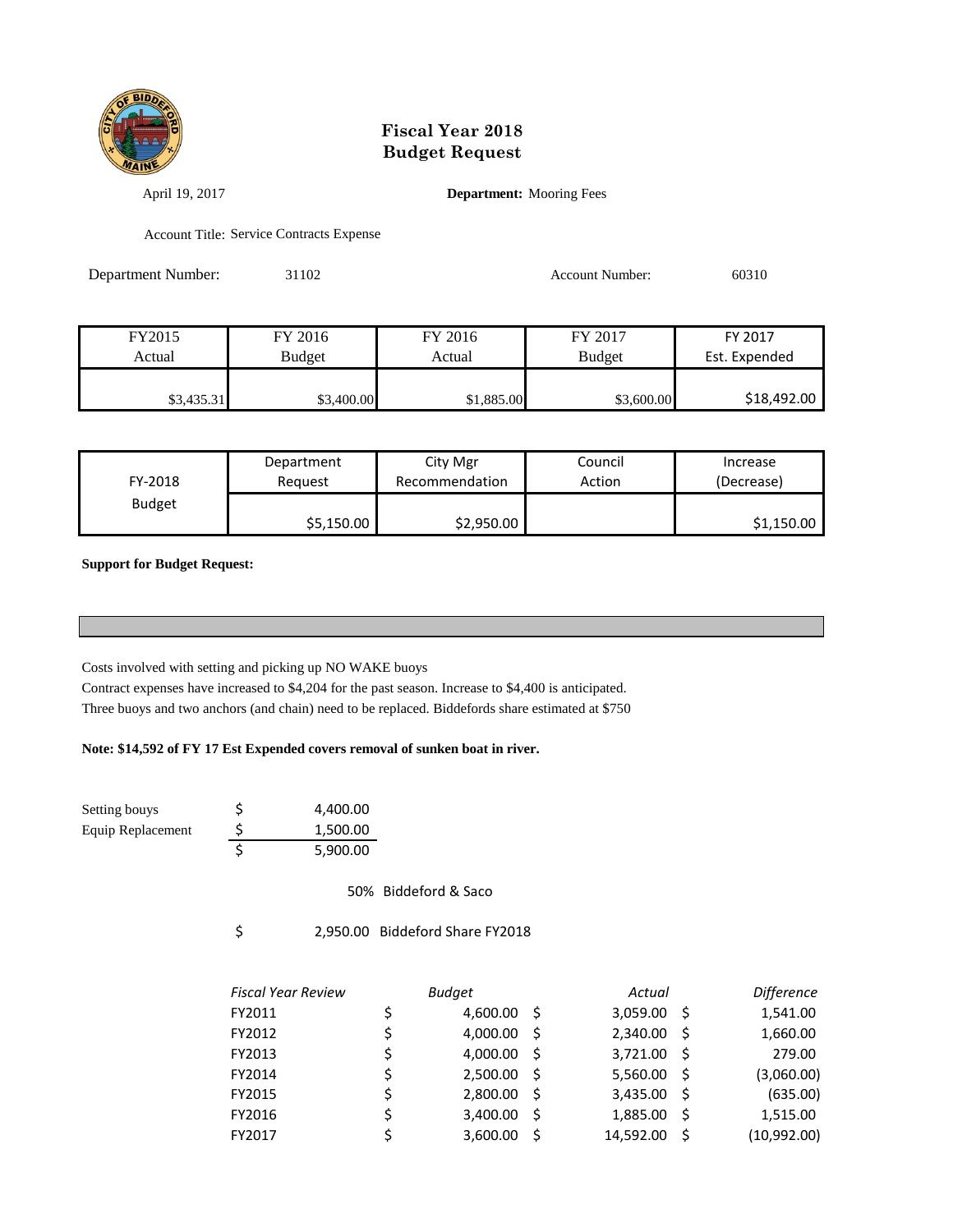

April 19, 2017 **Department:** Mooring Fees

Account Title: Temporary Contract Help Exp

Department Number: 31102 Account Number: 60312

| FY2015 | FY 2016       | FY 2016     | FY 2017       | FY 2017       |
|--------|---------------|-------------|---------------|---------------|
| Actual | <b>Budget</b> | Actual      | <b>Budget</b> | Est. Expended |
|        |               |             |               |               |
| \$0.00 | \$0.00        | \$15,000.00 | \$15,000.00   |               |

| FY-2018       | Department  | City Mgr       | Council | Increase   |
|---------------|-------------|----------------|---------|------------|
|               | Reauest     | Recommendation | Action  | (Decrease) |
| <b>Budget</b> | \$15,000.00 | \$15,000.00    |         |            |

**Support for Budget Request:** This amount is designated to cover the cost of a BPD officer to patrol the Saco River

None of this fund was spent last season. The BPD expects to have an officer

staff the harbor patrol full time for the next season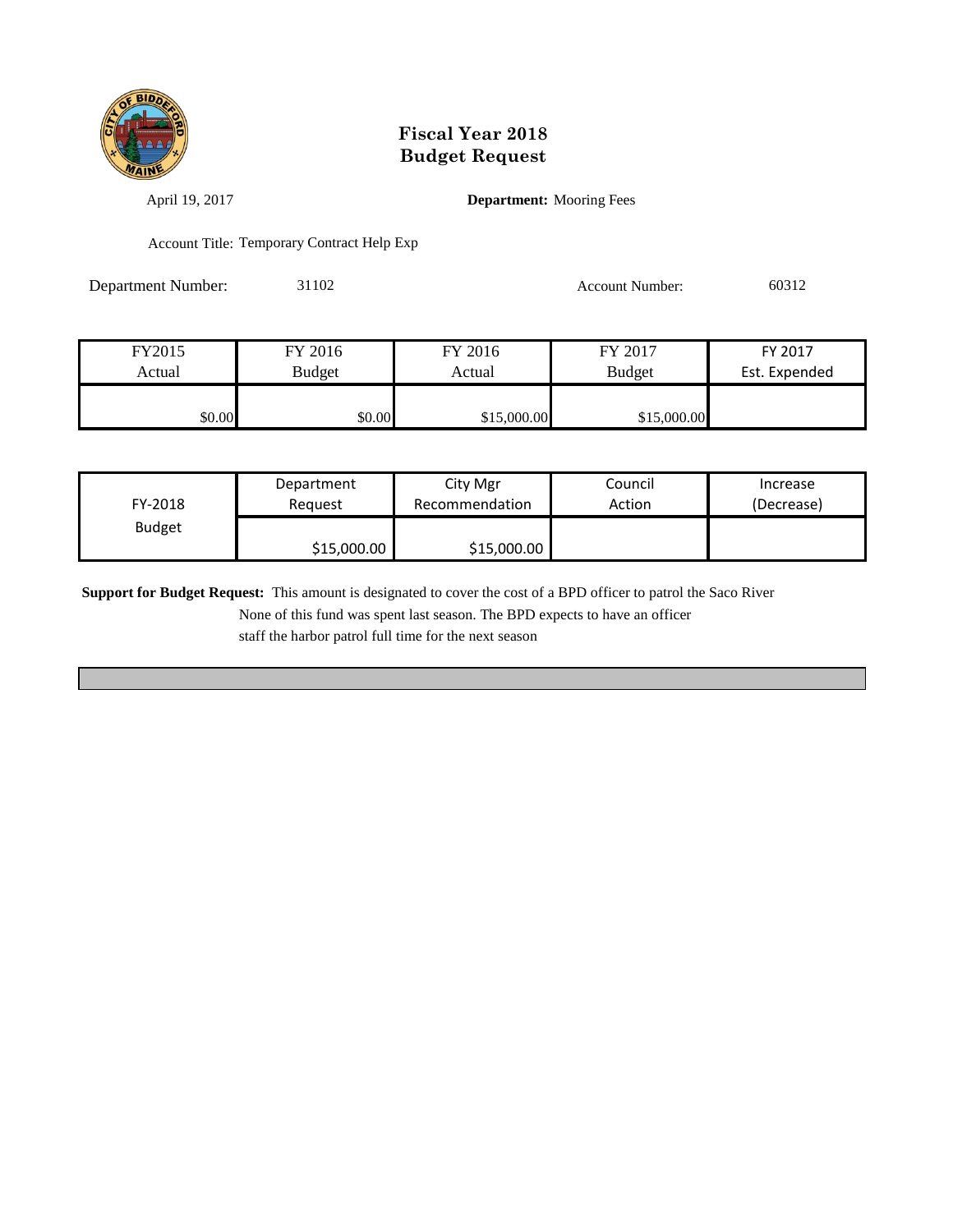

April 19, 2017 **Department:** Mooring Fees

Account Title: Workers Comp Insurance Exp

Department Number: 31102 Account Number: 60370

| FY2015   | FY 2016  | FY 2016  | FY 2017       | FY 2017       |
|----------|----------|----------|---------------|---------------|
| Actual   | Budget   | Actual   | <b>Budget</b> | Est. Expended |
|          |          |          |               |               |
| \$647.00 | \$650.00 | \$499.00 | \$650.00      | \$647.00      |

| FY-2018       | Department | City Mgr       | Council | Increase   |
|---------------|------------|----------------|---------|------------|
|               | Reauest    | Recommendation | Action  | (Decrease) |
| <b>Budget</b> | \$650.00   | \$650.00       |         |            |

**Support for Budget Request:** Related to stipend.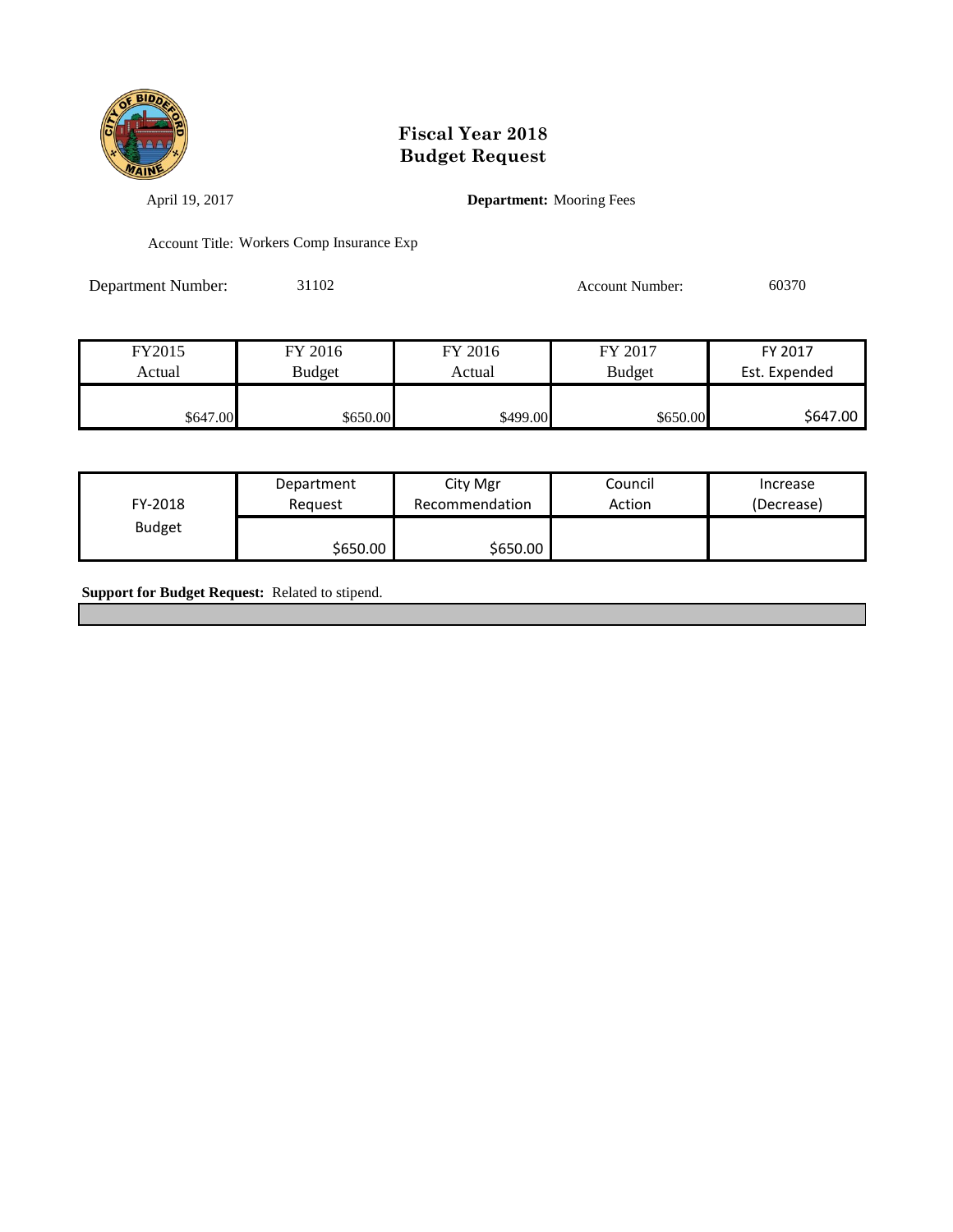

April 19, 2017 **Department:** Mooring Fees

Account Title: Vehicle Insurance Expense

Department Number: 31102 Account Number: 60372

| FY2015   | FY 2016  | FY 2016  | FY 2017       | FY 2017       |
|----------|----------|----------|---------------|---------------|
| Actual   | Budget   | Actual   | <b>Budget</b> | Est. Expended |
|          |          |          |               |               |
| \$880.50 | \$900.00 | \$889.50 | \$1,150.00    | \$925.08      |

| FY-2018       | Department | City Mgr       | Council | Increase   |
|---------------|------------|----------------|---------|------------|
|               | Reauest    | Recommendation | Action  | (Decrease) |
| <b>Budget</b> | \$1,150.00 | \$1,150.00     |         | SO.OO I    |

**Support for Budget Request:** Cost of insurance (shared with City of Saco) to insure Harbor Patrol boat.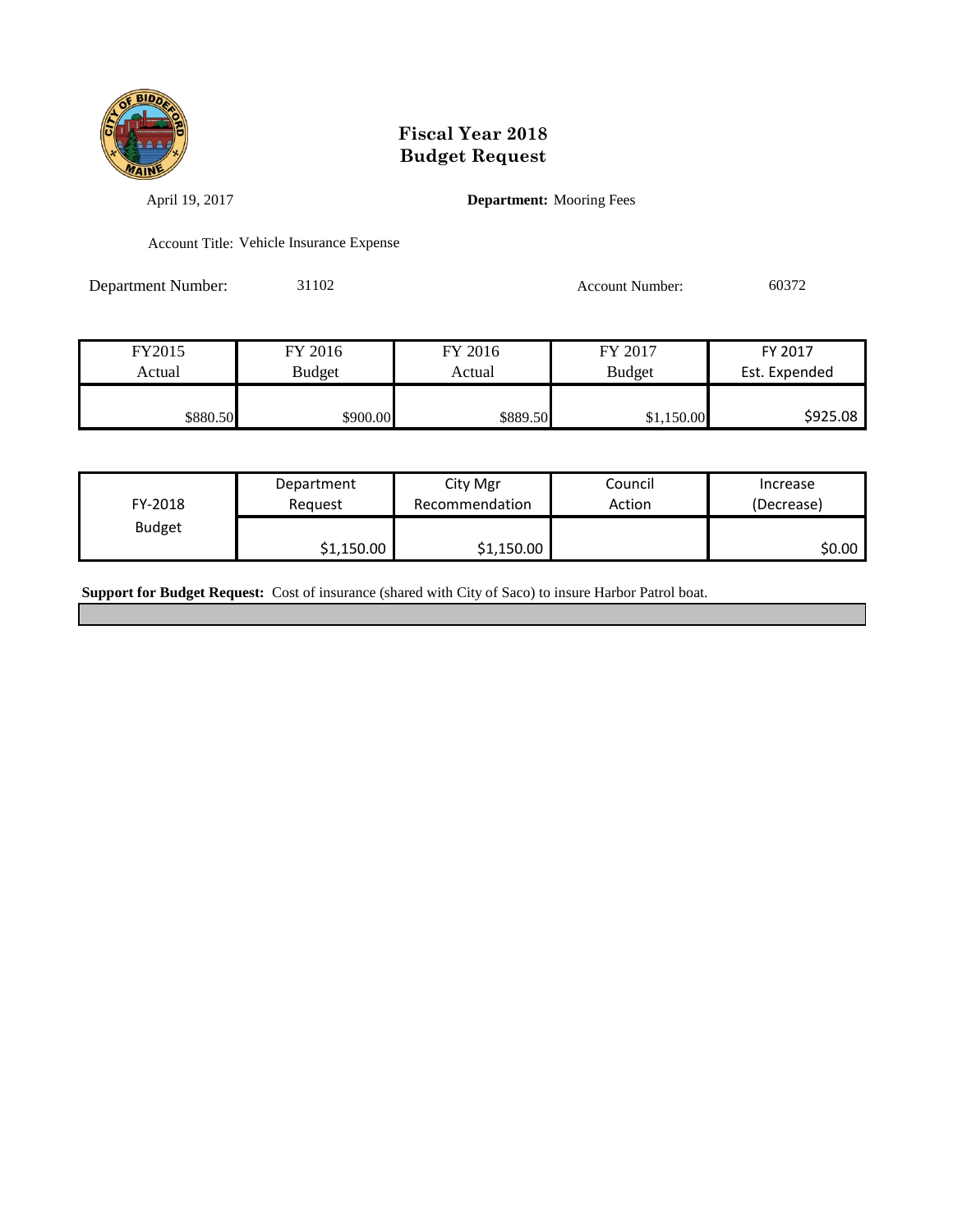

April 19, 2017 **Department:** Mooring Fees

Account Title: Gasoline Expense

Department Number: 31102 Account Number: 60411

| FY2015   | FY 2016       | FY 2016    | FY 2017       | FY 2017       |
|----------|---------------|------------|---------------|---------------|
| Actual   | <b>Budget</b> | Actual     | <b>Budget</b> | Est. Expended |
| \$777.39 | \$800.00      | \$1,141.55 | \$1,100.00    | \$1,090.00    |

| FY-2018       | Department | City Mgr       | Council | Increase   |
|---------------|------------|----------------|---------|------------|
|               | Reauest    | Recommendation | Action  | (Decrease) |
| <b>Budget</b> | \$1,800.00 | \$1,800.00     |         | \$700.00   |

**Support for Budget Request:** 

Fuel for the Harbor Patrol is purchased at Marston's Marina in Saco.

The total amount is split 50/50 with the City of Saco.

**BPD anticipates having an officer staff the boat 40 hours per week for season. Fuel costs will increase.**

| <b>Fiscal Year Review</b> | <b>Budget</b>  |     | Actual   |    | <b>Difference</b> |
|---------------------------|----------------|-----|----------|----|-------------------|
| FY2011                    | \$<br>800.00   | -S  | 1,263.00 | -S | (463.00)          |
| FY2012                    | \$<br>1,400.00 | -S  | 339.00   | -S | 1,061.00          |
| FY2013                    | \$<br>1,400.00 | - S | 778.00   | -Ŝ | 622.00            |
| FY2014                    | \$<br>1,000.00 | - S | 394.00   | -Ŝ | 606.00            |
| FY2015                    | \$<br>800.00   | -S  | 777.00   | .S | 23.00             |
| FY2016                    | \$<br>800.00   | -S  | 1,142.00 | -S | (342.00)          |
| FY2017                    | 1,100.00       |     | 1,090.00 | -S | 10.00             |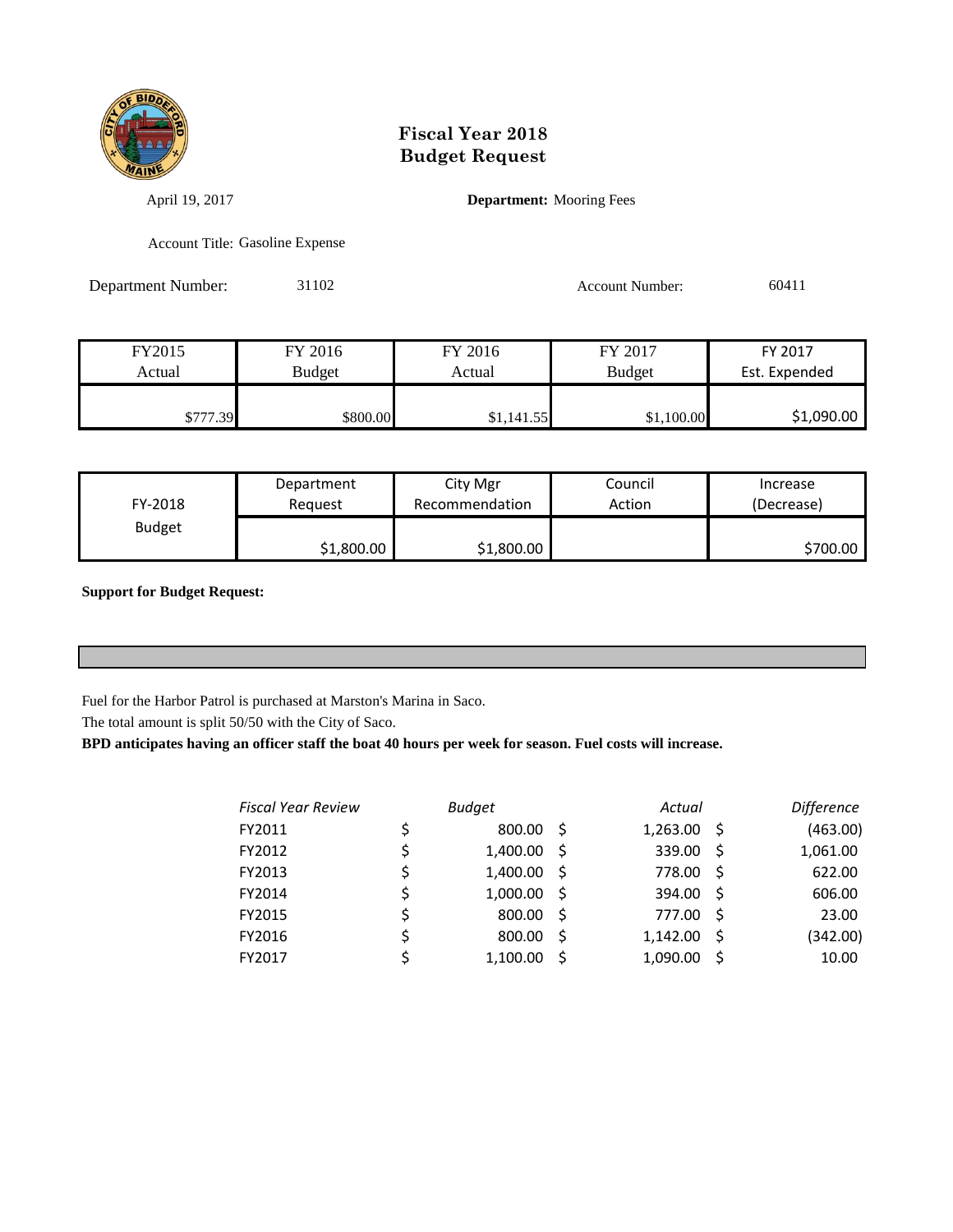

April 19, 2017 **Department:** Mooring Fees

Account Title: Vehicle Repair/Tires/Oil Exp

Department Number: 31102 Account Number: 60453

| FY2015     | FY 2016    | FY 2016     | FY 2017       | FY 2017       |
|------------|------------|-------------|---------------|---------------|
| Actual     | Budget     | Actual      | <b>Budget</b> | Est. Expended |
|            |            |             |               |               |
| \$2,024.42 | \$4,500.00 | \$21,739.93 | \$2,500.00    | \$2,701.00    |

| FY-2018       | Department | City Mgr       | Council | Increase   |
|---------------|------------|----------------|---------|------------|
|               | Reauest    | Recommendation | Action  | (Decrease) |
| <b>Budget</b> | \$5,000.00 | \$5,000.00     |         | \$2,500.00 |

**Support for Budget Request:** Maintenance costs will increase with a full time BPD staff on all season.

Repairs and routine maintenance for the Harbor Patrol is shared 50/50 with the City of Saco.

| <b>Fiscal Year Review</b> |    | <b>Budget</b> |      | Actual    |    | <b>Difference</b> |
|---------------------------|----|---------------|------|-----------|----|-------------------|
| FY2011                    | \$ | 5,000.00      | - S  | 8,903.00  | -S | (3,903.00)        |
| FY2012                    | \$ | 4,000.00      | - \$ | 9,489.00  | -S | (5,489.00)        |
| FY2013                    | \$ | 8,000.00      | - S  | 9,521.00  | -S | (1,521.00)        |
| FY2014                    | \$ | 7,500.00      | - \$ | 2,902.00  | -S | 4,598.00          |
| FY2015                    | \$ | 4,500.00      | - S  | 2,024.00  | -S | 2,476.00          |
| FY2016                    | \$ | 4,500.00      | -S   | 21,741.00 | -Ś | (17, 241.00)      |
| FY2017                    | Ś  | 2,500.00      |      | 2,701.00  | Ŝ  | (201.00)          |
|                           |    |               |      |           |    |                   |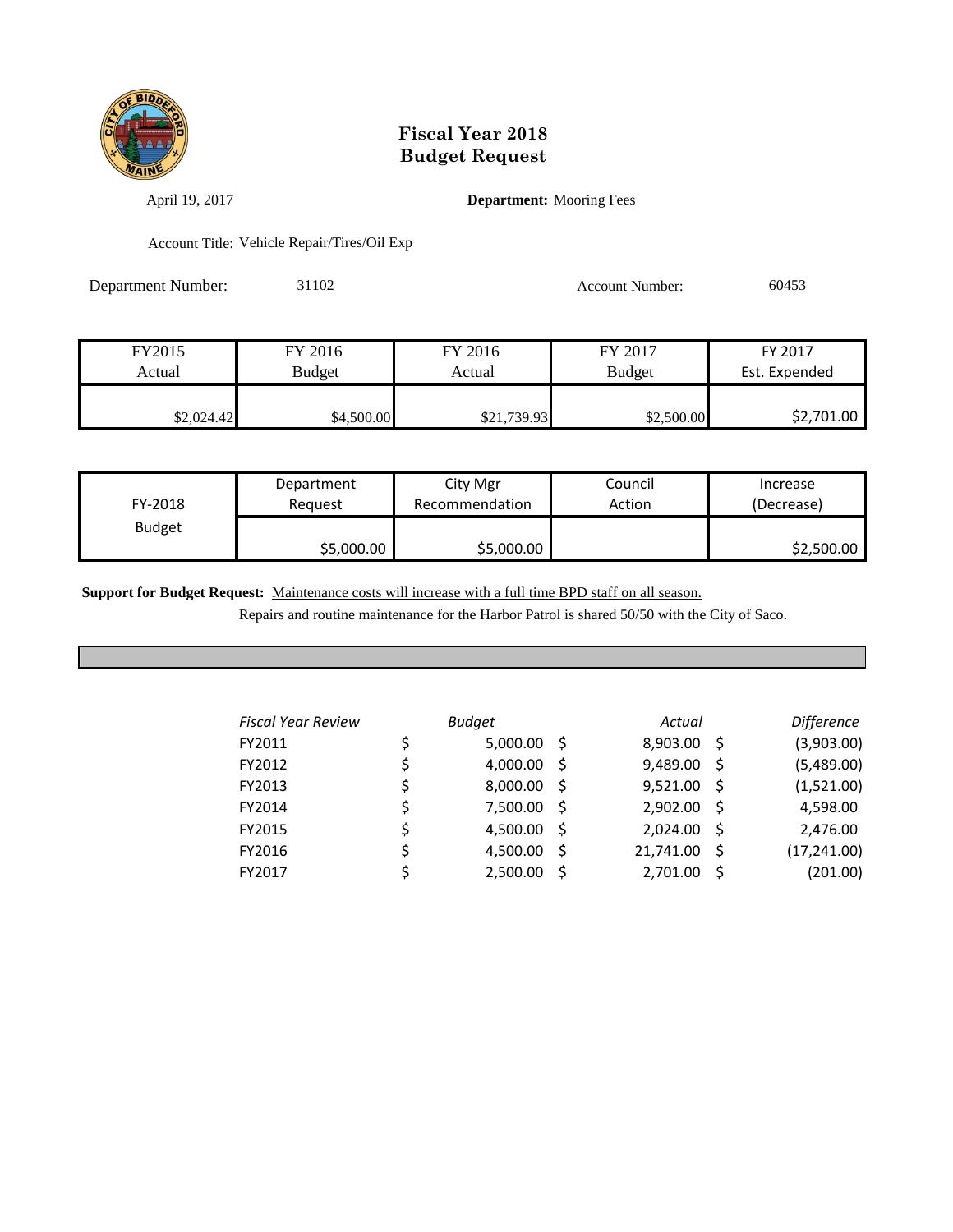

April 19, 2017 **Department:** Mooring Fees

Account Title: Operating Supp/Eqt Non-Cap

Department Number: 31102 Account Number: 60501

| FY2015 | FY 2016       | FY 2016 | FY 2017       | FY 2017       |
|--------|---------------|---------|---------------|---------------|
| Actual | <b>Budget</b> | Actual  | <b>Budget</b> | Est. Expended |
|        |               |         |               |               |
| \$0.00 | \$1,000.00    | \$0.00  | \$1,000.00    | \$0.00        |

| FY-2018       | Department | City Mgr       | Council | Increase   |
|---------------|------------|----------------|---------|------------|
|               | Reauest    | Recommendation | Action  | (Decrease) |
| <b>Budget</b> | \$3,000.00 | \$1,000.00     |         | \$2,000.00 |

**Support for Budget Request:** Misc equipment for the Harbor Patrol boat such as lines, pumps fenders…

| <b>Fiscal Year Review</b> | <b>Budget</b> |      | Actual   |     | <b>Difference</b> |
|---------------------------|---------------|------|----------|-----|-------------------|
| FY2011                    |               |      | 1,273.00 | - S | (1, 273.00)       |
| FY2012                    | \$<br>600.00  | - S  | 1,049.00 | -S  | (449.00)          |
| FY2013                    | 600.00        | - \$ | 5,979.00 | -S  | (5,379.00)        |
| FY2014                    | 800.00        | - S  | 648.00   | .S  | 152.00            |
| FY2015                    | 1,000.00      | - \$ | -        |     | 1,000.00          |
| FY2016                    | 1,000.00      | - \$ | -        |     | 1,000.00          |
| FY2017                    | 1,000.00      | -S   | -        |     | 1,000.00          |
|                           |               |      |          |     |                   |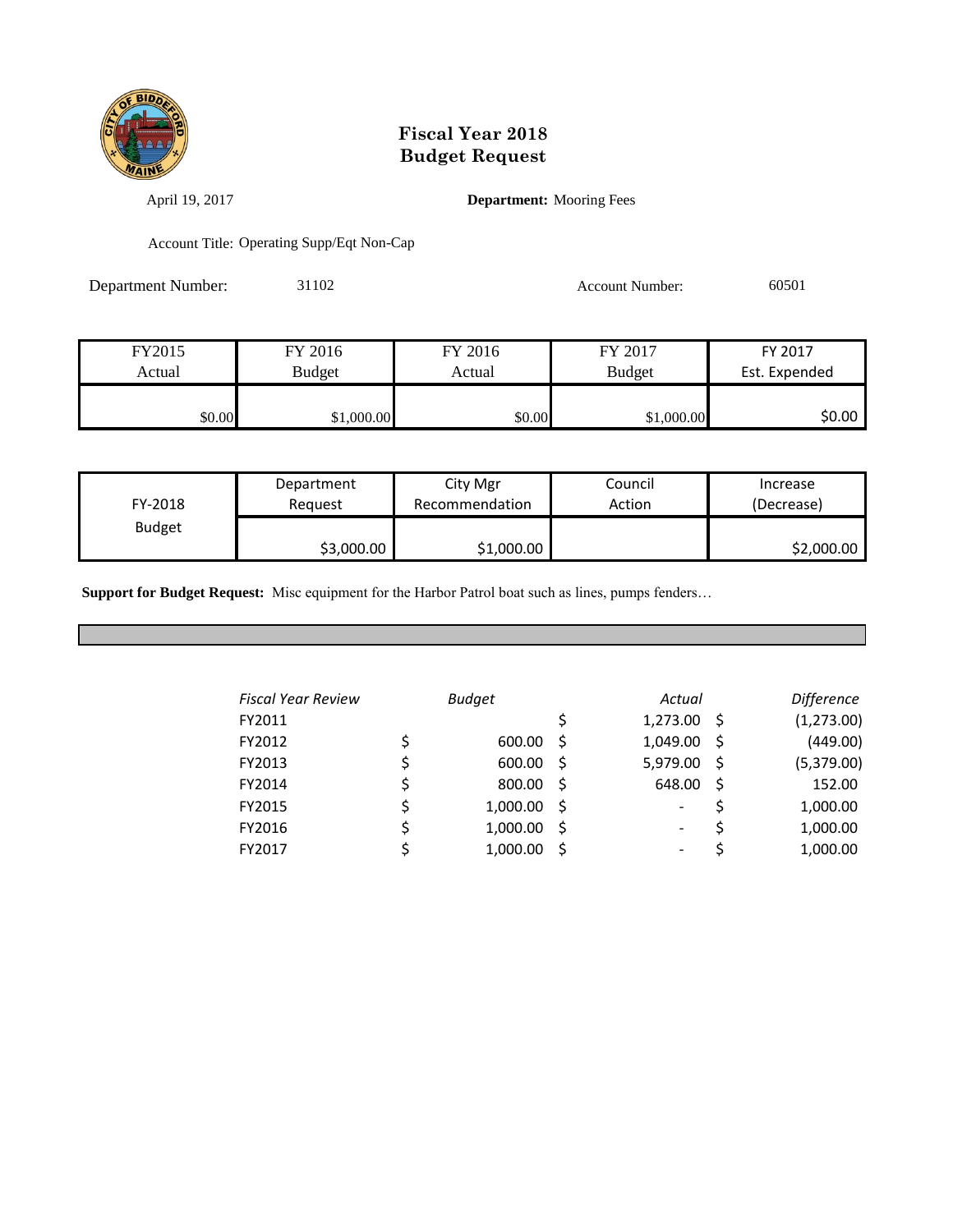

April 19, 2017 **Department:** Mooring Fees

Account Title: Printing & Copying Expense

Department Number: 31102 Account Number: 60502

| FY2015 | FY 2016  | FY 2016  | FY 2017       | FY 2017       |
|--------|----------|----------|---------------|---------------|
| Actual | Budget   | Actual   | <b>Budget</b> | Est. Expended |
|        |          |          |               |               |
| \$0.00 | \$200.00 | \$253.75 | \$250.00      | \$150.00      |

| FY-2018       | Department | City Mgr       | Council | Increase   |
|---------------|------------|----------------|---------|------------|
|               | Reauest    | Recommendation | Action  | (Decrease) |
| <b>Budget</b> | \$300.00   | \$250.00       |         | \$50.00    |

#### **Support for Budget Request:**

Printing for Mooring Permits and inspection forms. There has been an increase in inspection reports.

| <b>Fiscal Year Review</b> | <b>Budget</b> |     | Actual                   |    | <b>Difference</b> |
|---------------------------|---------------|-----|--------------------------|----|-------------------|
| FY2011                    | 500.00        | - S |                          |    | 500.00            |
| FY2012                    | 500.00        | - S | 180.00                   | S  | 320.00            |
| FY2013                    | 200.00        | -S  | $\overline{\phantom{0}}$ |    | 200.00            |
| FY2014                    | 200.00        | - S | -                        |    | 200.00            |
| FY2015                    | 200.00        | -S  | -                        |    | 200.00            |
| FY2016                    | 200.00        | -S  | 254.00                   | -S | (54.00)           |
| FY2017                    | 250.00        |     | \$150.00                 | Ŝ  | 100.00            |